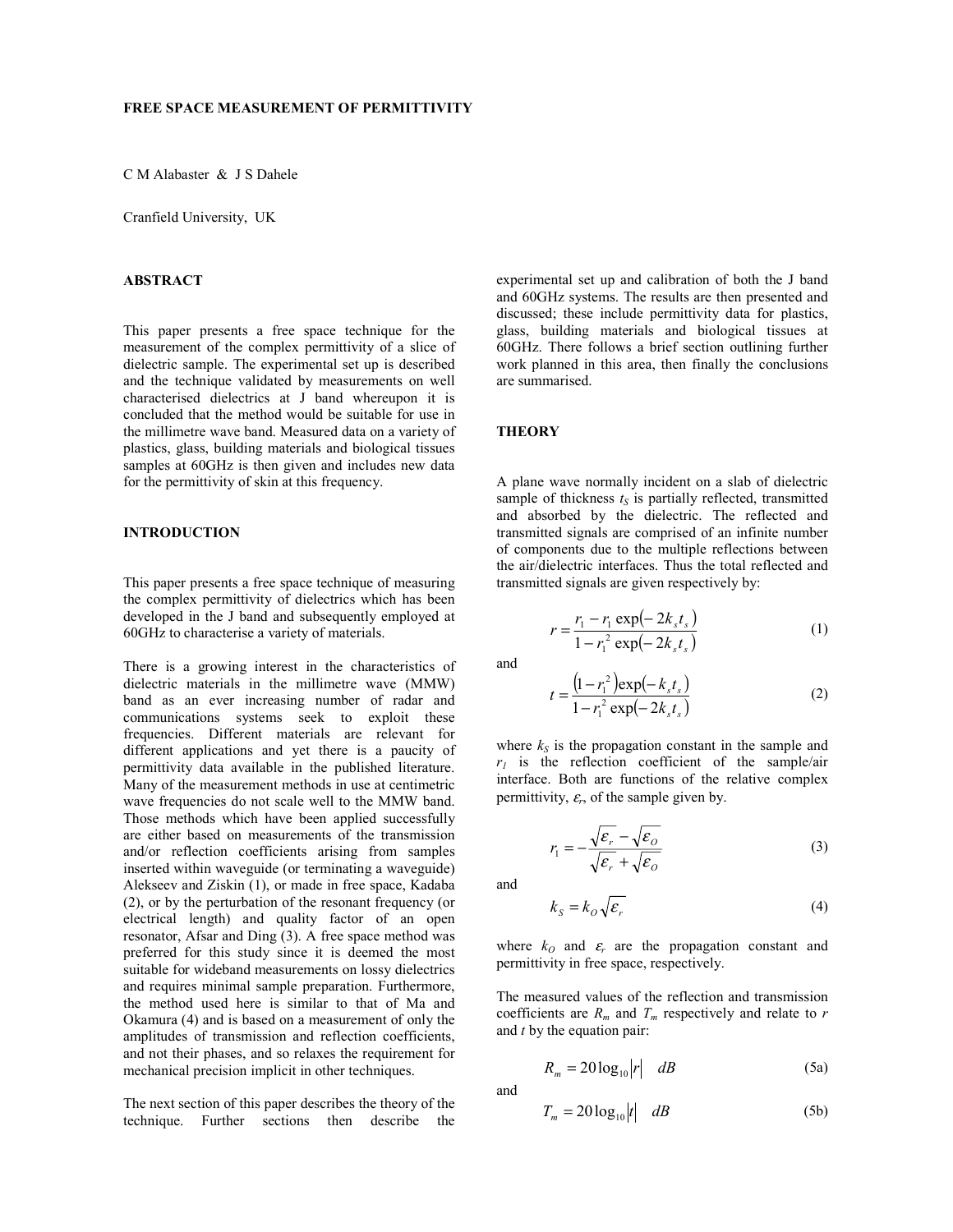Wideband solutions of  $R_m$  and  $T_m$  indicate cyclical variations with frequency due to the multiple reflections between interfaces beating in and out of phase. The frequencies of peaks and troughs occur when the sample thickness is a multiple of a quarter wavelength and may be used to provide an initial estimate of  $\varepsilon_r$ . For very lossy samples, equations (1) and (2) simplify to:

and

$$
t = (1 - r_1^2) \exp(-k_s t_s)
$$
 (7)

 $r = r_1$  (6)

#### **EXPERIMENTAL SET UP**

A slice of sample was held in place on a rigid frame placed mid-way between a pair of standard gain horns connected to a vector network analyser (VNA).  $T_m$  and  $R_m$  were measured via the VNA  $|S_{21}|$  and  $|S_{11}|$  paths respectively. The horns were aligned for vertical polarisation, parallel with each other and for normal incidence on the sample. Lähteenmäki and Karttaavi (5) conclude that misalignment errors of up to  $3^0$  have minimal effects on the results. Furthermore, the authors own experience suggests that  $T_m$  and  $R_m$  are relatively insensitive to small alignment errors. The sample was positioned just beyond the far field threshold of each horn ( $= 2D^2/\lambda$ , where D = the horn aperture and  $\lambda =$ the longest wavelength) to ensure plane wave incidence. The sample was sufficiently large to subtend an angle of twice the 3dB beamwidth of the horns; thus it intercepted the entire main beam and approximates to an infinitely large sample.

In the general case, equations  $(1)$  to  $(5)$  are solved using an iterative technique to find solution(s) for  $\varepsilon_r$ . Solutions for <sup>ε</sup>*r* are sought over a user defined search space and resolution which result in computed values of transmission and reflection coefficients  $(T_c$  and  $R_c$ respectively) which most closely match the measured values  $T_m$  and  $R_m$ . However, due to the multiple reflections present in all but very lossy samples, multiple solutions of  $\varepsilon_r$  may be found. This ambiguity can easily be overcome based on an initial estimate from the peak and trough frequencies or by fitting data at several nearby frequencies. (4) applied this technique to lossy samples within a container at 9.4GHz and ignored the multiple reflections in order to minimise the ambiguities.

The presence of the dielectric provides a degree of focusing of the signals onto the receiver of the transmitted path. A small correction must therefore be made to  $T_m$  in accordance with Shimabukuro et al (6). This correction requires an estimate of the permittivity of the sample which can be calculated from processing the uncorrected  $T_m$  data. The correction is typically very small and so the initial estimate is valid.

Initial measurements were made at J band with the intention of assessing the suitability of this technique for use in the MMW band. The calibration procedure resulted in valid data over the band 11 to 12GHz. This necessitated a sample size of 500mm x 500mm, which was large enough to intercept the first five Fresnel zones and a distance between the horn apertures of just over 1 metre. Clearly, this is becoming unfeasibly large at centimetric wavelengths.

The measurements at  $60 \pm 3$ GHz required a distance between horns of 305mm and a sample of 105mm diameter. This intercepts the first 7 Fresnel zones and was large enough to avoid total internal reflection (and multiple modes within the sample) at all points across its surface for samples whose  $\varepsilon_r$  < 9.2. Solutions for  $\varepsilon_r$ were computed for which the rms percentage error between computed and measured transmission and reflection coefficients at 57, 60 and 63GHz was a minimum.

#### **Calibration**

The transmission measurement was calibrated by normalising the VNA  $|S_{21}|$  measurement with the sample in place to one in which no sample was present. Multiple reflections between the horns and sample gave rise to ripple on the measurement. This was overcome using the trace smoothing function at J band and by using the time gating feature to isolate the main through path in the 60GHz measurements. The latter is the preferable technique but was not available on the VNA used at J band.

The  $|S_{11}|$  measurement was calibrated in free space in the plane of the forward surface of the sample. This was accomplished via a one port reflection calibration of the VNA; the short circuit being provided by an inflexible metal plate fitted on the sample frame, an open circuit being provided by the same metal plate displaced  $\lambda/4$ back from its short position using metal shims and a matched load being provided by free space. Multiple reflections between sample and horn were overcome using the trace smoothing or time gating as with the  $|S_{21}|$ measurements. This method of  $|S_{11}|$  calibration restricts the band of measurements to  $\pm 5\%$  of the centre frequency as defined by the  $\lambda$ /4 shims. The bandwidth could be extended by offsetting several calibrations using shims of the appropriate thickness up to the limitation of the horn bandwidth.

#### **Preparation of Biological Samples**

Both tissue samples were excised from a freshly butchered animal, stitched onto a metal supporting frame and chemically fixed in formaldehyde. Prior to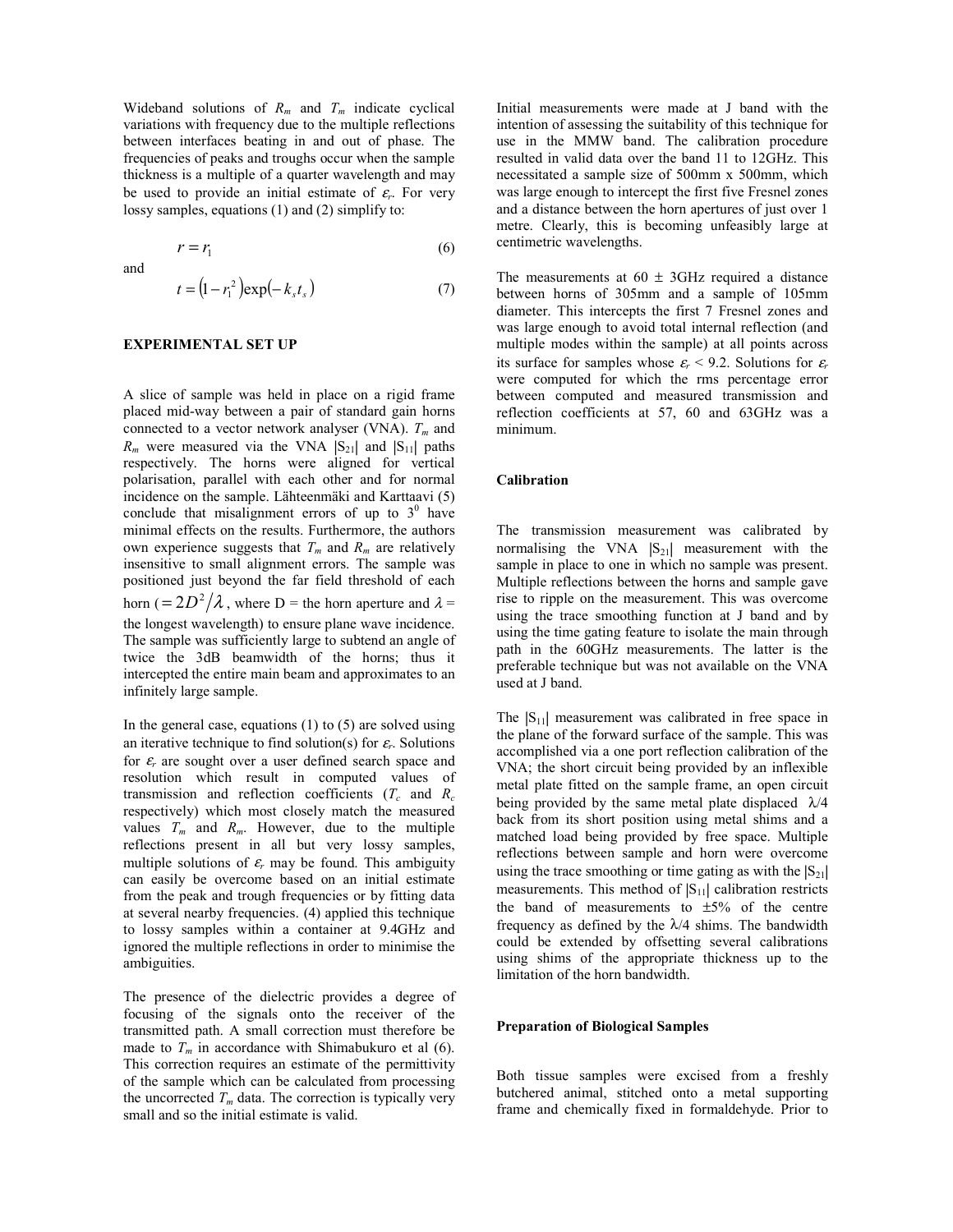measurement they were rinsed in water, dried with tissue paper and allowed to stand for several minutes to further dry. The pericardium sample was measured whilst still damp but without any film of surface moisture whereas the skin sample was only slightly damp at the time of measurement. The samples were then secured to the sample frame; the outer surface being exposed to the illuminating horn. Sample thickness was measured by averaging micrometer readings taken at 10 locations (pericardium) or 7 locations (skin) on the periphery of the sample.

## **Applications**

Measurements were made on a number of building materials since this is of interest in the modelling of indoor propagation of wireless local area network (LAN) signals at 60GHz. There is very little data published for biological tissues in the MMW band. Data on skin is required in order to assess the health and safety implications of exposure to MMW signals. As far as the authors are aware, these measurements of permittivity are the first on skin in the MMW band.

### **RESULTS & DISCUSSION**

#### **J Band**

Table 1 presents results over 11 to 12 GHz. These coincide quite closely with previously published data also listed in Table 1. Multiple solutions were obtained for the chipboard and medium density fibre (MDF) board but were readily resolved by fitting the data across the measurement band.

**Sources of error.** For the low-loss materials the values of  $T_m$  are less than 1dB and so great accuracy is required in its measurement. Repeated readings of the reflection and transmission coefficients suggest an experimental repeatability of  $\pm 0.11$ dB in  $R_m$  and  $\pm 0.18$ dB in  $T_m$ . This renders the determination of the imaginary part of  $\varepsilon_r$ subject to large percentage errors for the low loss materials. Similar problems were experienced with the 60GHz data. A significant source of error is the variation of sample thickness and the unaccounted roughness of the surface. It is not possible to predict the consequence of the tolerances of the measured data on the result for  $\varepsilon_r$  due to the iterative search technique employed. However, for the PTFE sample the measured values of  $T_m$  and  $R_m$  were within the ranges of values computed from equations (1) to (5) based on the published permittivity data and the measured thickness of 12.6mm  $\pm$  0.4mm over the band 11 to 12GHz. Furthermore, the peak in  $T_m$  at 8.2GHz affords an initial estimate of  $\varepsilon_r \sim 2.1$ .

#### TABLE 1 – Permittivity Results at J Band

| Sample              | $11.0$ GHz           | $12.0$ GHz          | Published<br>result                   |
|---------------------|----------------------|---------------------|---------------------------------------|
| <b>PTFE</b>         | $2.095 -$<br>i0.0007 | $2.07 -$<br>i0.0012 | $2.08 -$<br>$i0.00077$ at<br>10GHz(7) |
| Polystyrene         | $2.47 -$             | $2.49 -$            | $2.48 - j0.003$                       |
|                     | 10.014               | i0.006              | at $3GHz(7)$                          |
| <b>Borosilicate</b> |                      |                     | 4.6 at 1MHz                           |
| glass $(80\%$       | $4.79 - j0$          | $4.61 - i0$         | (as quoted                            |
| $SiO2$ )            |                      |                     | by manu-                              |
|                     |                      |                     | facturers)                            |
| MDF board           | $2.23 -$             | $2.29 -$            |                                       |
|                     | i0.138               | i0.130              |                                       |
| Chipboard           | $2.34-$              | $2.38 -$            |                                       |
|                     | i0.197               | i0.178              |                                       |

#### **60GHz**

Table 2 presents data for the best fit solution across the measurement band of 57 to 63GHz, together with previously published data where available. The measured data coincides quite closely with previously published values. As at J band multiple solutions of  $\varepsilon_r$ were obtained for the building materials which are all moderately lossy. Solutions for the very lossy biological tissues were unique.

### TABLE 2 – Permittivity Results at 60GHz

| Sample       | Measured $\varepsilon_r$ | Published result   |
|--------------|--------------------------|--------------------|
| <b>PTFE</b>  | $2.04 - j0.0007$         | $2.063 - j0.0006$  |
|              |                          | (3)                |
| Polystyrene  | $2.48 - j0$              |                    |
| (3 samples)  |                          |                    |
| Fused        |                          |                    |
| Quartz       | $3.78 - j0$              | $3.793 - j0.001$   |
| (3 samples)  |                          | (3)                |
| MDF board    | $3.48 - j0.170$          |                    |
| Chipboard    | $3.14 - j0.161$          | $2.78/3.15 -$      |
|              |                          | (0.136/0.180(8))   |
|              |                          | $2.95 - j0.19(5)$  |
| Plasterboard | $2.95 - j0.035$          | $2.60/3.08 -$      |
|              |                          | j0.036/0.055(8)    |
|              |                          | $2.58 - j0.021(5)$ |
| Concrete     | $6.03 - j0.795$          | $6.78 \pm 0.7 -$   |
|              |                          | 10.75              |
|              |                          | at 51.3GHz (9)     |
| Bovine       | $5.43 - j14.33$          |                    |
| Pericardium  |                          |                    |
| Porcine skin | $5.79 - i6.36$           |                    |